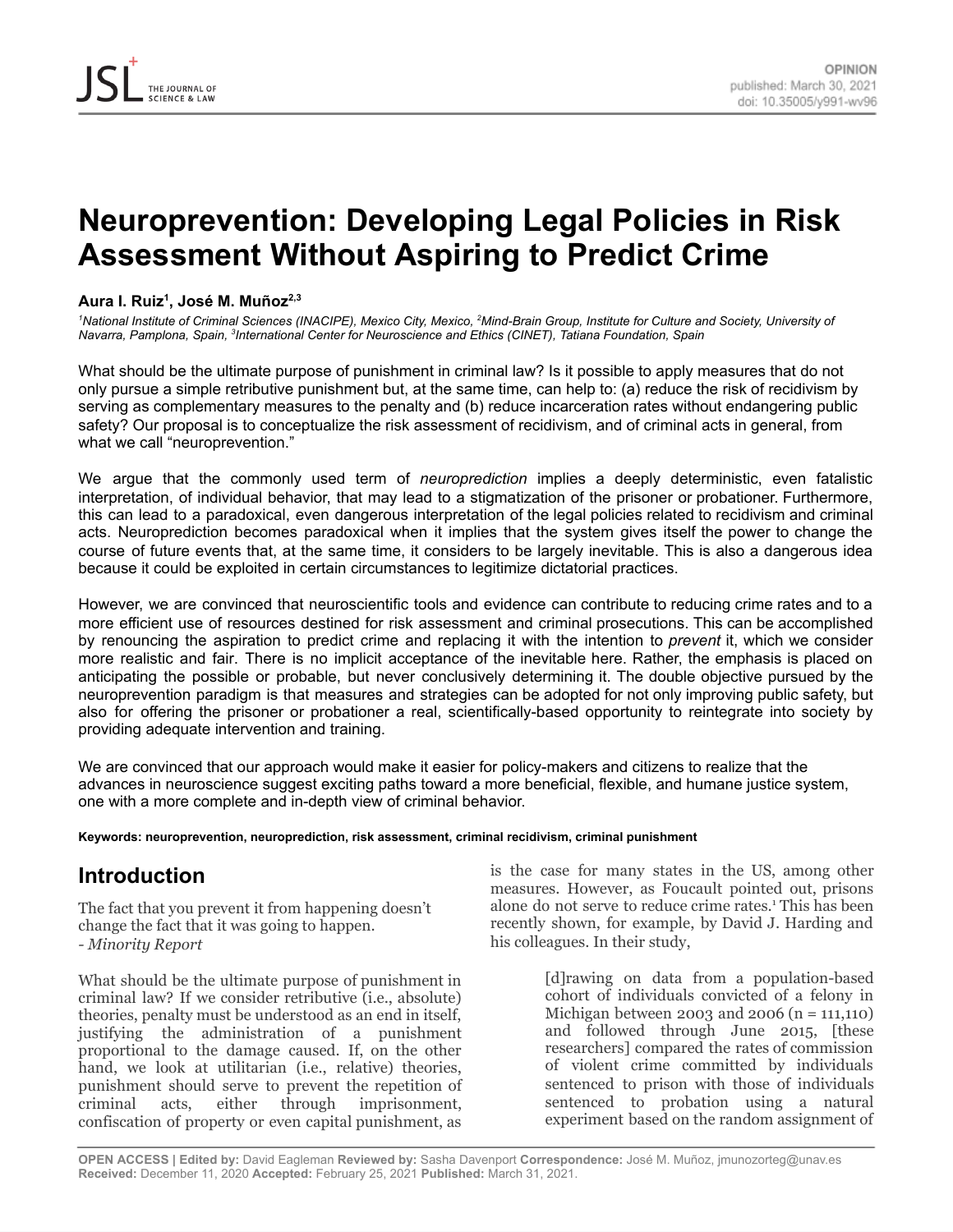judges to criminal cases. Being sentenced to prison had no significant effects on arrests or convictions for violent crimes after release from prison, but imprisonment modestly reduced the probability of violence if comparisons included the effects of incapacitation during imprisonment. These results suggest that for individuals on the current policy margin between prison and probation, imprisonment is an ineffective long-term intervention for violence prevention, as it has, on balance, no rehabilitative or deterrent effects after release. 2

In this sense, we may ask: Is it possible to apply measures that do not only pursue a simple retributive punishment but, at the same time, can help to: (a) reduce the risk of recidivism by serving as complementary measures to the penalty and (b) reduce incarceration rates without endangering public safety? Our proposal, as we have expressed elsewhere, 3–4 is to conceptualize the risk assessment of recidivism, and of criminal acts in general, from what we call "neuroprevention." This is a paradigm that, although based on assumptions related to the use of neuroscientific instruments for the prediction of crime, introduces different conceptual and philosophical nuances that we believe may be useful for the implementation of public policies that aim to fairly balance security with a respect for the rights of the prisoner or probationer.

### **Neuroprevention vs. neuroprediction**

In recent times, criminologists and psychologists have been carrying out the important but controversial task of attempting to predict criminal behavior by hypothesizing about a person's future patterns of behavior or about particular actions based on the presence or absence of risk factors. While the goal of any such prediction is to be able to correctly identify "future criminals," prediction is not new in the criminological area. There are three milestones that mark its use:

> (1) In the legal and forensic contexts, with the aim of proposing a pre- and post-penitentiary treatment, it was necessary to carry out a diagnosis of "dangerousness" in the individual, whether he or she was judged to be a criminal or a mentally ill person.

> (2) The concept and practice of dangerousness began to be superseded, often replaced by an assessment of the risk of violence through an analysis of the probability of future criminal acts. While it is true that both approaches pursue the same purpose, they differ in their

justification, effectiveness, and advantages for professionals. The main goal was to provide more specific, concrete, and reliable answers in the communication of three elementary factors: identification, estimation, and assessment of consequences.

(3) The current research being developed with the introduction of neuroscience and more sophisticated methods to understand the structure and functioning of the brain has generated wide interest in the scientific, legal, and forensic realms for the optimization of concepts and processes such as responsibility, guilt, and punishment. What is intended in such legal tasks is, in short, to properly apply the "power of brain science" and the various possibilities that it offers. Among these possibilities is the neuroprediction of crime, which involves the search for possible markers of delinquency or recidivism through several neuroscientific methods (predominantly imaging-based), such as the following: 5–6

> - Study of the degree of activation in certain brain areas (i.e., amygdala, anterior temporal cortex, cingulate gyrus, left inferior frontal gyrus, ventral striatum, ventromedial prefrontal cortex).

> - Multi-voxel pattern analysis (MVPA): a statistical model applied to fMRI images obtained from cognitive tasks in order to do "mind-reading."

> - Analysis of the neurochemical role of norepinephrine and cortisol.

> - Analysis of the encoding role of the MAOA gene.

*Neuroprediction* is a term widely used in research concerning the implications of neuroscience for legal practices and policies (i.e., neurolaw), as evidenced by its inclusion in the title of several outstanding publications from the last decade in this field. 5–10 What are its implications at the semantic level? The Oxford English Dictionary defines *predict* (meaning no. 2) as "to foretell, prophesy, announce beforehand (an event, etc.)."<sup>11</sup> We could then define neuroprediction as "the foretelling, prophecy, and/or announcement beforehand of a criminal event in the light of neuroscientific tools and evidence." This implies a deeply deterministic, even fatalistic interpretation, of individual behavior, assuming in practice that criminal acts whose risk is being assessed will necessarily happen.

We have highlighted two major problems in this

OPEN ACCESS | Correspondence: José M. Muñoz, jmunozorteg@unav.es. Received:December 11, 2020 Accepted: February 25, 2021 Published: March 31, 2021 Citation: Ruiz, A., Muñoz, J. (2021). "Neuroprevention: Developing Legal Policies in Risk Assessment Without Aspiring to Predict Crime". Journal of Science and Law, 9(1): 1-5. doi:10.35005/y991-wv96.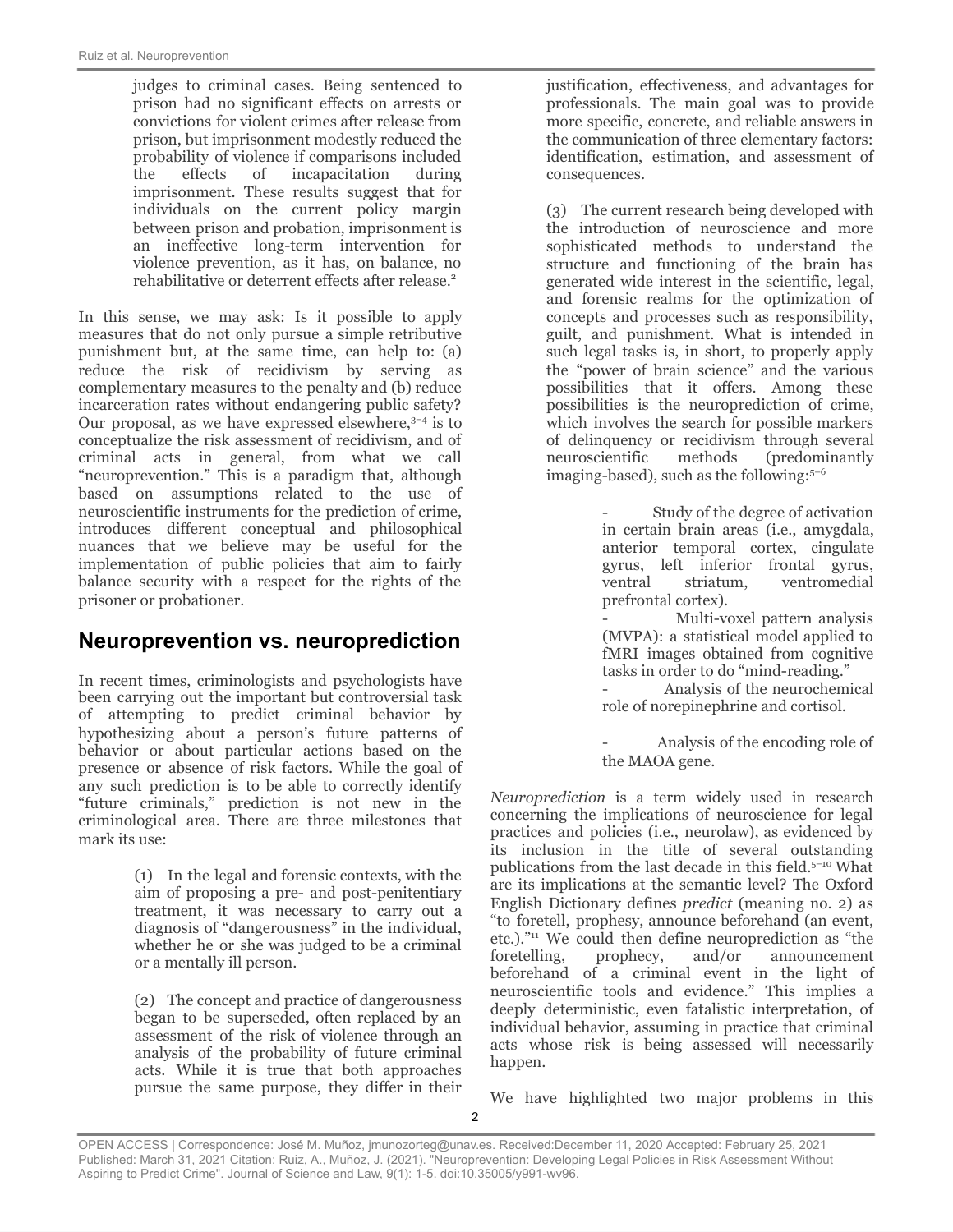perspective on risk assessment. 3–4 First, although there is no doubt that neuroprediction is based on knowledge derived from neuroscience, its approach may allow for misunderstandings or misinterpretations by which some policy-makers or citizens may believe that neuroprediction is intended to know, with absolute certainty, which specific behaviors will be carried out by an individual. This may lead to a stigmatization of the prisoner or probationer that brings us back to the outdated, inappropriate approach based on dangerousness. A criminal act not yet happened would be considered inevitable, thus classifying the individual as someone inherently "dangerous" and, consequently, as someone whose essence must be modified. Employing this mode of thought, the sad reality of the prison system summons a legal consequence in the form of imprisonment or extension of sentences. Furthermore, there is an underlying reductionist view according to which mental, volitional and cognitive life would be reduced to the nervous system or, even more reductionist, to the brain. In essence, a human being would be equivalent to a kind of "brain machine," and her/his life would be mechanically determined by the uncontrolled operations of this machine. On the contrary, it must be recognized that the external manifestations of such biological factors also depend decisively on an individual's social and physical environment.

Regarding the second problem, we believe that neuroprediction can lead to a paradoxical, even dangerous interpretation of the legal policies related to recidivism and criminal acts. Neuroprediction becomes paradoxical when, surprisingly similar to what happens in the film *Minority Report*, it implies that:

> (1) The future criminal act *will necessarily occur*; the offender cannot impede its occurrence

AND

(2) This criminal act *will not necessarily occur*; the legal system can impede its occurrence.

Therefore, in regard to legal policies, neuropredicting implies that the system gives itself the power to change the course of future events that, at the same time, it considers to be largely inevitable. The transformation of this paradoxical idea into a dangerous idea becomes evident if we consider its eventual generalization. It could be exploited in certain circumstances and by certain powers or individuals to legitimize, through a manipulative interpretation of scientific evidence, dictatorial practices in which citizens should accept that they are incapable of making their own decisions about their futures and that the system and their rulers

should make those decisions in their place.

However, these problems are no reason to ignore the possibility that neuroscience may play a decisive role in risk assessment. In fact, we are convinced that, properly interpreted and translated into legal policies and practices, neuroscientific tools and evidence can contribute to reducing crime rates and to a more efficient use of resources destined for risk assessment and criminal prosecutions. This can be accomplished by renouncing the aspiration to *predict* crime and replacing it with the intention to *prevent* it, which we consider more realistic and fair. The Oxford English Dictionary defines *prevention* (meaning no. 3) as an "action or occurrence before or in anticipation of the expected, appointed, or normal time; anticipation."<sup>11</sup> Accordingly, we propose a new meaning for the term neuroprevention, leaving aside the health realm,<sup>12</sup> by defining it as:

> *An action taken by legal system operators in anticipation of an expected (not determined) criminal behavior in the light of neuroscientific tools and evidence.*

There is no implicit acceptance of the inevitable here (prediction). Rather, the emphasis is placed on anticipating the possible or probable, never conclusively determining it.

# **What does neuroprevention imply?**

It is very important to expand upon this short, approximative definition and list what elements should form the essential components of this paradigm. In this regard, neuroprevention invites the implementation of a comprehensive policy 3–4 that should:

> (1) Always consider not only biological factors, but also environmental and social factors in pursuit of a global, non-reductionist approach

> (2) Allow regular and methodical monitoring of the various cognitive traits with criminogenic relevance, with the aim of suppressing, or at least sufficiently reducing, their influence on the occurrence of criminal behaviors

> (3) Facilitate the management by justice system operators in the following areas: (a) criminological investigations focused on understanding criminal behavior, (b) procedures for assessing liability and information on sentences, and (c) early detection of risk factors that allows timely interventions in favor of the alleged criminal or person deprived of liberty through the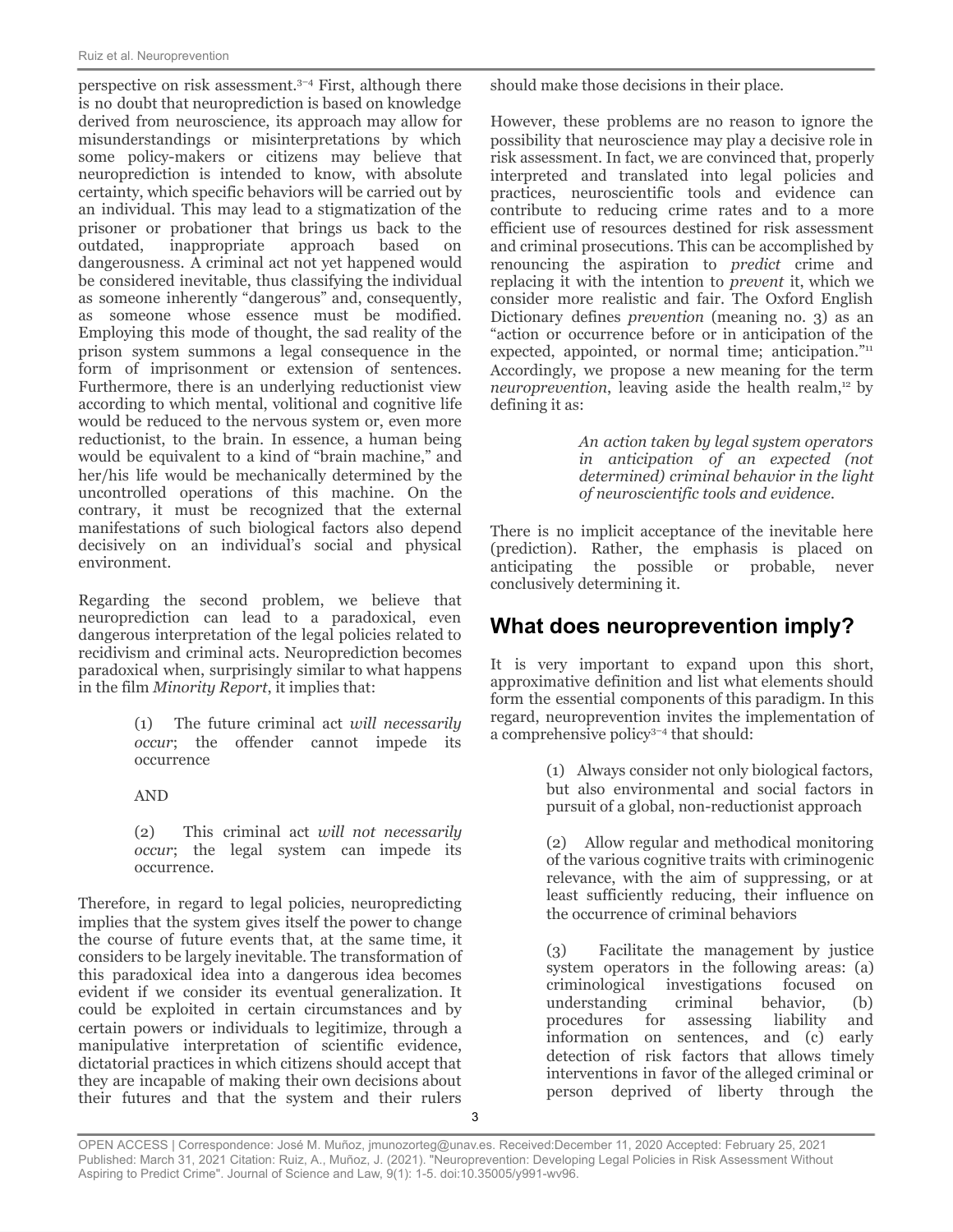#### application of training practices in cognitive skills aimed at reducing these factors.

In short, the double objective pursued by the neuroprevention paradigm is that measures and strategies can be adopted for not only improving public safety, but also for offering the prisoner or probationer a real, scientifically-based opportunity to reintegrate into society by providing better incentives. A key strategy to achieve the second goal is to adequately attend the needs of the offender by implementing rehabilitation programs aimed to improve dynamic, cognitive factors relevant to offense. Importantly, this implementation requires leaving behind "neuroessentialist" views (based on intrinsic dangerousness) that still remain even among legal system operators. This problem has been recently highlighted by researchers from Duke and Rutgers whose

> study demonstrates that such (neuro) essentialist biases might also color the perceptions of sex offenders by treatment professionals committed to patients' rehabilitation. A qualitative analysis of eleven semi-structured interviews with sex offender treatment providers in the state of Pennsylvania reveals that treatment providers demonstrate particular essentialist biases toward sex offenders, including a tendency to explain their behavior by appeal to inherent brain abnormalities. 13

A recent paper by a team from the Center for Science & Law (SciLaw) demonstrates that the approach we propose is not a utopian scheme and that it can be supported by evidence. Despite the title of this publication referring to "predicting reoffense,"<sup>14</sup> we actually think this work is an excellent example of what the neuroprevention of crime should be. This team used a tablet-based software program composed of seven neuropsychological tests to evaluate various criminogenic factors (such as risk seeking, impulsivity, aggression, etc.) in order to establish the risk of recidivism in 730 probationers from Houston, Texas. The effectiveness of this NeuroCognitive Risk Assessment (NCRA) was found to be equal to or better than that of several well-known paper-based assessment tests, such as the PCRA, COMPAS, WRAN, and LSI-R, to name just a few. This tool has the added advantage of cost effectiveness since it is self-administered in groups and requires little supervision and training from the operators. What makes this resource even more interesting is that: (a) the evaluated factors are dynamic and subject to improvement through adequate intervention and (b) it ignores other factors such as legal antecedents, race, and employment or educational status. There is no room here for unscientific tools (e.g., criminal records) and opaque methodologies (e.g., "black boxes," that is, input-output algorithms whose calculations are not disclosed). Rather, the NCRA applies neuroscientific methods with public safety in mind but, at the same time, avoids the stigmatization of the probationer by taking their past "out of the equation" and focusing on which factors should be trained to facilitate their reintegration into society. These two aims give this tool the best of both worlds, just as neuroprevention aspires to achieve.

### **Final remarks**

Of course, neuroprevention should always seek an optimal balance point between public safety and respect for the basic rights of the criminal or probationer. Consider, for example, what would be the eventual consequences of either exceeding or not reaching the appropriate balance in the case of an inmate whose parole is being assessed through this paradigm. A late liberation (i.e., bias in favor of security) could erode the inmate's right to reintegrate into society in due time. On the contrary, a premature liberation (i.e., bias in favor of the inmate) could not only pose an unacceptable risk for security, but could also spoil all the intervention work carried out with the inmate, as well as her/his options to be reintegrated at the proper time, owing to the likelihood of a new conviction. In either case, this problem is not exclusive to neuroprevention, since finding this balance point is also a challenge for traditional methodologies, such as those related to paper-based tests.

Terrorism is not predicted; it is prevented.<sup>15</sup> Violence against women also implies clear prevention policies. 16 Why not assume and normalize that the incidence of all kind of criminal acts must be prevented and thereby abandon any aspirations for prediction? Our proposal is not merely semantic in nature since it brings with it a comprehensive approach to how risk assessment should be applied. Furthermore, it takes into account multiple complementary factors, and also seeks to assist policy-makers in their search for a more efficient and fair legal system. But even if the proposal is limited only to semantics, it can serve an appreciated function. The value of meaning should never be underestimated and, in this sense, we cannot ignore that prevention has less strong and demanding implications than prediction; hence, both policy-makers and citizens could be more receptive and less reluctant to its systemic implementation. We are convinced that our approach would make it easier for all stakeholders to realize that the advances in neuroscience suggest exciting paths for the law, paths toward a more beneficial, flexible, and humane justice system, one with a more complete and in-depth view of criminal

OPEN ACCESS | Correspondence: José M. Muñoz, jmunozorteg@unav.es. Received:December 11, 2020 Accepted: February 25, 2021 Published: March 31, 2021 Citation: Ruiz, A., Muñoz, J. (2021). "Neuroprevention: Developing Legal Policies in Risk Assessment Without Aspiring to Predict Crime". Journal of Science and Law, 9(1): 1-5. doi:10.35005/y991-wv96.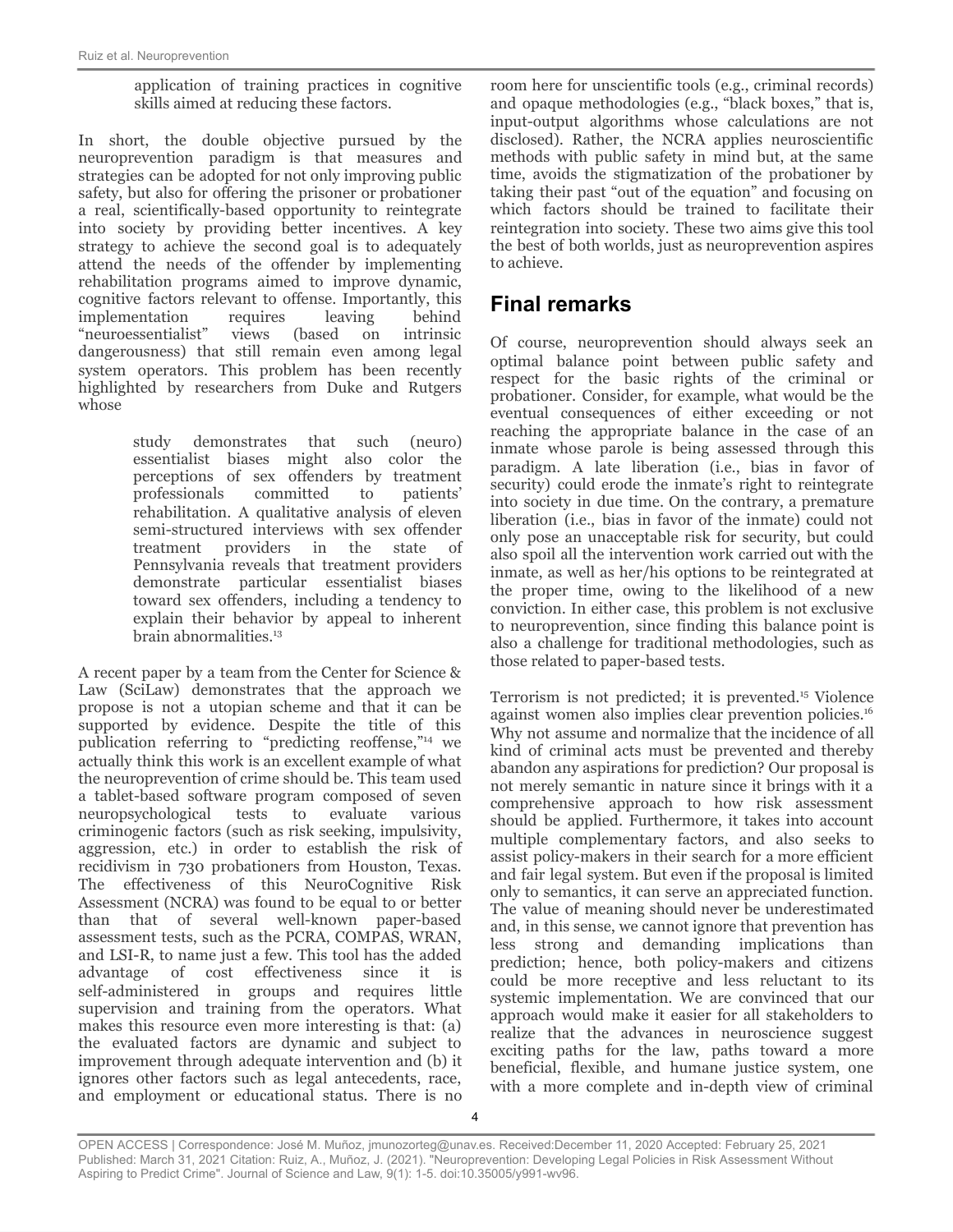behavior.

# **Acknowledgments**

The opinions expressed here are exclusively those of the authors and do not necessarily represent those of their institutions.

AR and JM state that their contributions are framed within the following research projects:

- *Neuroderecho y psicopatología forense*, Instituto Nacional de Ciencias Penales. Principal Investigator: Prof. Eric García-López.
- *Espacios de progresión de las neurociencias en el derecho: aplicación en el campo de los derechos humanos, derecho penal, ejecución de la pena, neurociencia forense y neurotecnologías*, Universidad Nacional de La Matanza (PROINCE Program, Argentine Ministry of Education). Principal Investigator: Prof. José Ángel Marinaro.

JM states that his contribution is also framed within the following research project:

• *Derecho penal y comportamiento humano*  (MICINN-RTI2018-097838-B-100), granted by the Spanish Ministry of Science, Innovation, and Universities (MCIU/AEI/FEDER, UE), program: "I+D+i orientada a los retos de la sociedad." Principal Investigator: Prof. Eduardo Demetrio Crespo. Website: *<https://blog.uclm.es/proyectodpch/>*

JM wants to thank the Tatiana Foundation [\(https://fundaciontatianapgb.org/](https://fundaciontatianapgb.org/)) for its valuable support to this research.

# **Competing Interests Statement**

The authors declare that there are no potential conflicts of interest regarding the preparation and publication of this manuscript.

## **References**

- 1. Foucault, M. (1995). *Discipline and punish: The birth of the prison* (A. Sheridan, Trans.). Vintage Books.
- 2. Harding, D. J., Morenoff, J. D., Nguyen, A. P., Bushway, S. D., & Binswanger, I. A. (2019). A natural experiment study of the effects of imprisonment on violence in the community.

*Nature Human Behaviour*, *3*, 671–677[.](https://doi.org/10.1038/s41562-019-0604-8) <https://doi.org/10.1038/s41562-019-0604-8>

- 3. Ruiz, A. I., & Muñoz, J. M. (2020). Neuroprevención: Un nuevo paradigma para el estudio de la reincide[n](https://dialnet.unirioja.es/servlet/articulo?codigo=7540900)cia delictiva. *Revista Penal*, (46), 221–229. [https://dialnet.unirioja.es/servlet/articulo?cod](https://dialnet.unirioja.es/servlet/articulo?codigo=7540900) [igo=7540900](https://dialnet.unirioja.es/servlet/articulo?codigo=7540900)
- 4. Ruiz, A. I., & Muñoz, J. M. (2020). Reincidencia delictiva: ¿Neuropredicción o neuroprevención? *El Mundo del Abogado* , *22*(259), 6–11. [https://elmundodelabogado.com/revista/posic](https://elmundodelabogado.com/revista/posiciones/item/reincidencia-delictiva-neuroprediccion-o-neuroprevencion) [iones/item/reincidencia-delictiva-neuropredicc](https://elmundodelabogado.com/revista/posiciones/item/reincidencia-delictiva-neuroprediccion-o-neuroprevencion) [ion-o-neuroprevencion](https://elmundodelabogado.com/revista/posiciones/item/reincidencia-delictiva-neuroprediccion-o-neuroprevencion)
- 5. Nadelhoffer, T., Bibas, S., Grafton, S., Kiehl, K. A., Mansfield. A., Sinnott-Armstrong, W., & Gazzaniga, M. (2012). Neuroprediction, violence, and the law: Setting the stage. *Neuroethics*, *5*, 67–99. <https://doi.org/10.1007/s12152-010-9095-z>
- 6. Tortora, L., Meynen, G., Bijlsma, J., Tronci, E., & Ferracuti, S. (2020). Neuroprediction and A.I. in forensic psychiatry and criminal justice: A neurolaw perspective. *Frontiers in Psychology*, *11*, Article 220[.](https://doi.org/10.3389/fpsyg.2020.00220) <https://doi.org/10.3389/fpsyg.2020.00220>
- 7. Nadelhoffer, T., & Sinnott‐Armstrong, W. (2012). Neurolaw and neuroprediction: Potential promises and perils. *Philosophy Compass*, *7*, 631–642[.](https://doi.org/10.1111/j.1747-9991.2012.00494.x) [https://doi.org/10.1111/j.1747-9991.2012.0049](https://doi.org/10.1111/j.1747-9991.2012.00494.x) [4.x](https://doi.org/10.1111/j.1747-9991.2012.00494.x)
- 8. Aharoni, E., Vincent, G. M., Harenski, C. L., Calhoun, V. D., Sinnott-Armstrong, W., Gazzaniga, M. S., & Kiehl, K. A. (2013). Neuroprediction of future rearrest. *PNAS*, *110*(15), 6223–6228[.](https://doi.org/10.1073/pnas.1219302110) <https://doi.org/10.1073/pnas.1219302110>
- 9. Lippert-Rasmussen, K. (2014). Neuroprediction, truth-sensitivity, and the law. *The Journal of Ethics*, *18*, 123–136. <https://doi.org/10.1007/s10892-014-9162-5>
- 10. Morse, S. J. (2015). Neuroprediction: New technology, old problems. *Faculty Scholarship at Penn Law*, Article 1619[.](https://scholarship.law.upenn.edu/faculty_scholarship/1619/) [https://scholarship.law.upenn.edu/faculty\\_sch](https://scholarship.law.upenn.edu/faculty_scholarship/1619/) [olarship/1619/](https://scholarship.law.upenn.edu/faculty_scholarship/1619/)
- 11. Simpson, J., & Weiner, E. (Eds.). (2009). *Oxford English Dictionary, Second Edition on CD-ROM Version 4.0*. Oxford University Press.
- 12. Corvol, J.-C. (2012). Neuroprevention: A new challenge? | Neuroprévention: Un nouveau défi? *Revue Neurologique*, *168*(11), 796–801[.](https://doi.org/10.1016/j.neurol.2012.07.001) <https://doi.org/10.1016/j.neurol.2012.07.001>
- 13. Ariturk, D., & Berryessa, C. M. (2020). "A rut in the brain:" Neuroessentialism among sex offender treatment providers. *AJOB*

OPEN ACCESS | Correspondence: José M. Muñoz, jmunozorteg@unav.es. Received:December 11, 2020 Accepted: February 25, 2021 Published: March 31, 2021 Citation: Ruiz, A., Muñoz, J. (2021). "Neuroprevention: Developing Legal Policies in Risk Assessment Without Aspiring to Predict Crime". Journal of Science and Law, 9(1): 1-5. doi:10.35005/y991-wv96.